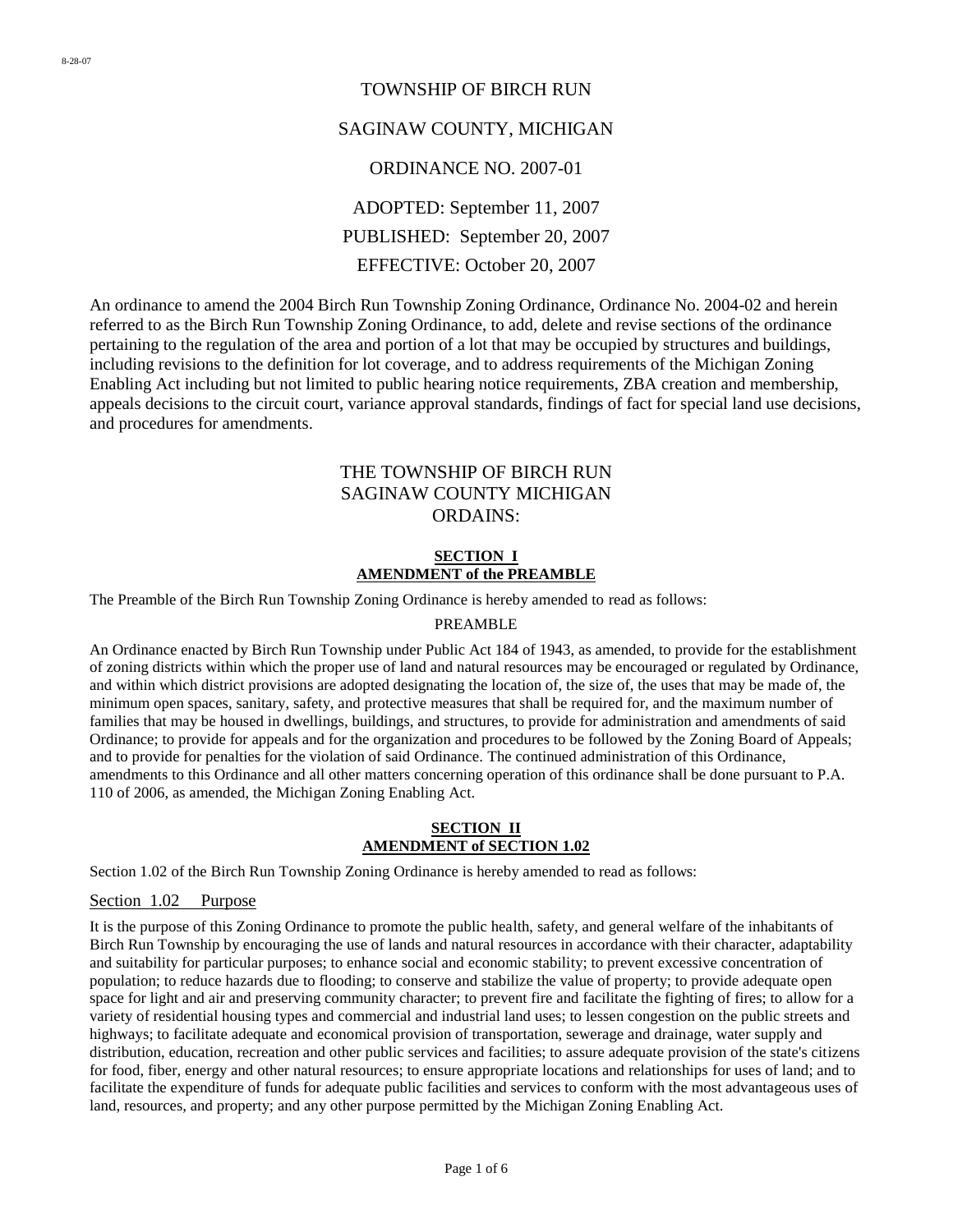#### **SECTION III AMENDMENT of SECTION 3.02**

Section 3.02 of the Birch Run Township Zoning Ordinance is hereby amended to read as follows:

## Section 3.02 Responsibility for Administration

The administration and enforcement of this Ordinance shall be the responsibility of the Township Board, the Planning Commission, and such personnel as designated by the Township Board in accordance with P.A. 110 of 2006, as amended, "Michigan Zoning Enabling Act," and this Ordinance. The Township Board shall appoint a Zoning Administrator who shall act as an officer in the administration and enforcement of this Ordinance.

## **SECTION IV AMENDMENT to INSERT SECTION 3.08**

The Birch Run Township Zoning Ordinance is hereby amended by the addition of Section 3.08, to read as follows:

#### Section 3.08 Public Hearing Notices

A. Hearing Notice Content: Unless otherwise required by the Michigan Zoning Enabling Act or this Ordinance where applicable, all mail, personal and newspaper notices for public hearings shall do all of the following:

- 1. Describe the nature of the request including whether the request is for a text amendment, zoning map amendment (rezoning), special land use, variance, appeal, ordinance interpretation or other purpose.
- 2. Indicate the property that is the subject of the request. The notice shall include a listing of all existing street addresses within the subject property. Street addresses do not need to be created and listed if no such addresses currently exist within the property. If there are no street addresses, other means of identification may be used such as a tax parcel identification number. No street addresses must be listed when eleven (11) or more adjacent properties are proposed for rezoning, or when the request is for an ordinance interpretation not involving a specific property.
- 3. Indicate the date, time and place of the hearing(s).
- 4. Indicate when and where written comments will be received concerning the request.

B. Recipients and Means of Notice: Unless otherwise required by the Michigan Zoning Enabling Act or this Ordinance where applicable, the following shall receive notice of the hearing, which notice shall include the information specified in (A) above.

- 1. General public, by publication of the hearing notice in a newspaper of general circulation in the Township.
- 2. To the owners of property for which approval is being considered, and the applicant if the applicant is different than the property owner, by mail or personal delivery.
- 3. To all persons to whom real property is assessed within 300 feet of the boundary of the project subject to the request, and to the occupants of all structures within 300 feet of the property, regardless of whether the property or occupant is located in Birch Run Township, by mail or personal delivery. If the name of the occupant is not known, the term "occupant" may be used in making notification.
	- a. Subsection (3) above shall not apply in the case of rezoning requests involving eleven (11) or more adjacent properties, or an ordinance interpretation request or an appeal of an administrative decision that does not involve a specific property.
- 4. To each electric, gas, and pipeline public utility company, each telecommunication service provider, each railroad operating within the district or zone affected, and the airport manager of each airport, that registers its name and mailing address with the Township Clerk for the purpose of receiving the notice of public hearing, by mail, in the case of a text amendment or zoning map amendment.

C. Timing of Notice: Unless otherwise required by the Michigan Zoning Enabling Act or this Ordinance where applicable, all mail, personal and newspaper notices for public hearings shall be made not less than fifteen (15) days before the date the request will be considered for approval, including applications for zoning map amendments (rezonings), text amendments, special land uses, variances, appeals and ordinance interpretations.

D. Confirmation of Notices Made by Mail or Personal Delivery: Notice shall be deemed mailed by its deposit in the United States first class mail, properly addressed and postage paid. The Township Clerk shall prepare a list of property owners and registrants to whom notice was mailed, as well as anyone to whom personal notice was delivered.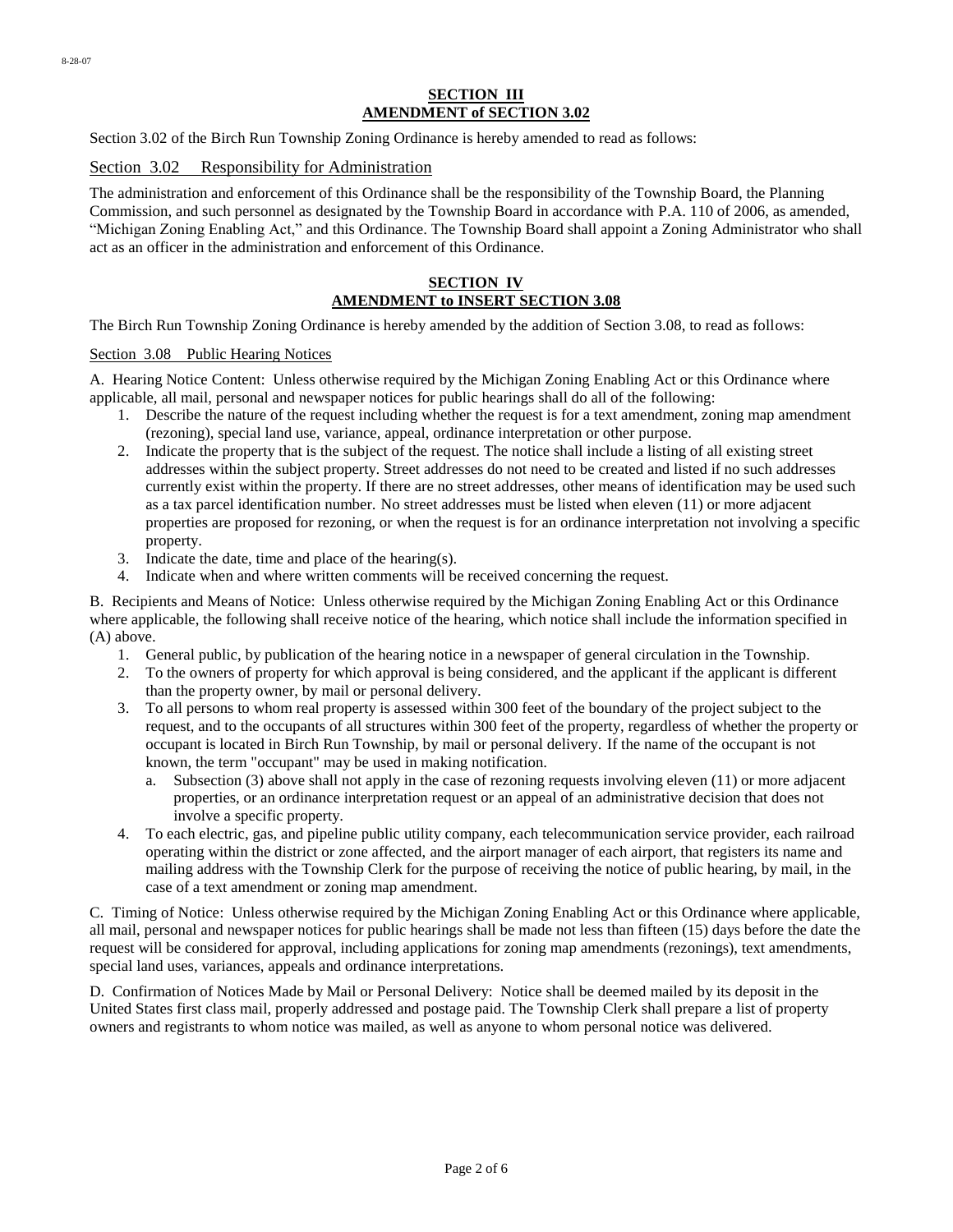#### **SECTION V AMENDMENT of SECTION 5.02(B)(2) and (3)**

Section 5.02(B)(2) and (3) of the Birch Run Township Zoning Ordinance is hereby amended to read as follows:

- 2. Public Hearing: Upon certification that the application materials are complete, the Planning Commission shall hold a public hearing on the special land use application. Notice of the hearing shall comply with Section 3.08.
- 3. Planning Commission Action/Preliminary Site Plan: Upon review of the preliminary special land use application including the preliminary site plan, all supporting materials such as staff and professional review reports including the community impact analysis report if so prepared, and the public hearing comments, the Planning Commission shall deny, approve, or approve with conditions the preliminary application for special land use approval including the preliminary site plan. The decision on a special land use shall be incorporated in a statement of findings and conclusions relative to the special land use which specifies the basis for the decision and any conditions imposed. In arriving at its decision, the Planning Commission shall refer to and be guided by the site plan standards set forth in Section 4.05, the general special land use standards set forth in Section 5.06, and the specific special land use standards set forth elsewhere in this Article. A request for approval of a land use or activity which is in compliance with those standards, other applicable ordinances, and state and federal statutes shall be approved. See Section 20.01 regarding conditional approvals.

## **SECTION VI AMENDMENT of SECTION 6.02(A), (B) and (C)**

Section 6.02(A), (B) and (C) of the Birch Run Township Zoning Ordinance is hereby amended to read as follows:

#### Section 6.02 Creation and Membership

A. Establishment and Appointment of Members: The ZBA first established by the Birch Run Township Zoning Ordinance adopted on August 14, 1984 is hereby retained in accordance with Public Act 110 of 2006, as amended, and shall consist of five members: a member of the Planning Commission; and the remaining members appointed by the Township Board from the electors residing in the Township outside of incorporated cities and villages. A member of the Township Board may serve on the ZBA but not serve as the chairperson. The Zoning Administrator or other employee or contractor of the Township Board may not serve on the ZBA.

1. Alternate Members: The Township Board may appoint not more than two (2) alternate members for the same term as regular members of the ZBA. No alternate member may be either a member of the Township Board or the Planning Commission. The alternate members may be called as needed, on a rotating basis, to sit as regular members of the ZBA in the absence of a regular member if the regular member will be unable to attend one (1) or more meetings of the ZBA. An alternate member may also be called to serve in the place of a regular member for the purpose of reaching a decision on a case in which the regular member has abstained for reasons of conflict of interest. An alternate member shall serve on a case until a final decision is made. The alternate member shall have the same voting rights as a regular member of the ZBA.

B. Terms of Office: Members shall be appointed for three (3) year terms except in the case of the Planning Commission and Township Board members, whose terms shall be limited to the time they are members of the Planning Commission or Township Board. A successor shall be appointed not more than one (1) month after the term of the preceding member has been expired. Vacancies for unexpired terms shall be filled for the remainder of the term. Members may be reappointed.

C. Removal from Office / Conflict of Interest: A member of the Zoning Board of Appeals may be removed by the legislative body for misfeasance, malfeasance, or nonfeasance in office upon written charges and after public hearing. A member shall disqualify himself or herself from a vote in which the member has a conflict of interest. Failure of a member to disqualify himself or herself from a vote in which the member has a conflict of interest constitutes malfeasance in office.

#### **SECTION VII AMENDMENT of SECTION 6.04**

Section 6.04 of the Birch Run Township Zoning Ordinance is hereby amended to read as follows:

#### Section 6.04 Jurisdiction

The ZBA shall act upon questions as they arise in the administration of this Ordinance and take other actions as specified in this Ordinance. The Board shall perform its duties and exercise its powers as provided in Public Act 110 of 2006, as amended. The ZBA shall not have the power to alter or change the zoning district classification of any property, nor make any change in the terms or intent of this Ordinance, but does have the power to act on those matters so specified in this Ordinance including appeals regarding an administrative review, interpretations, and variances.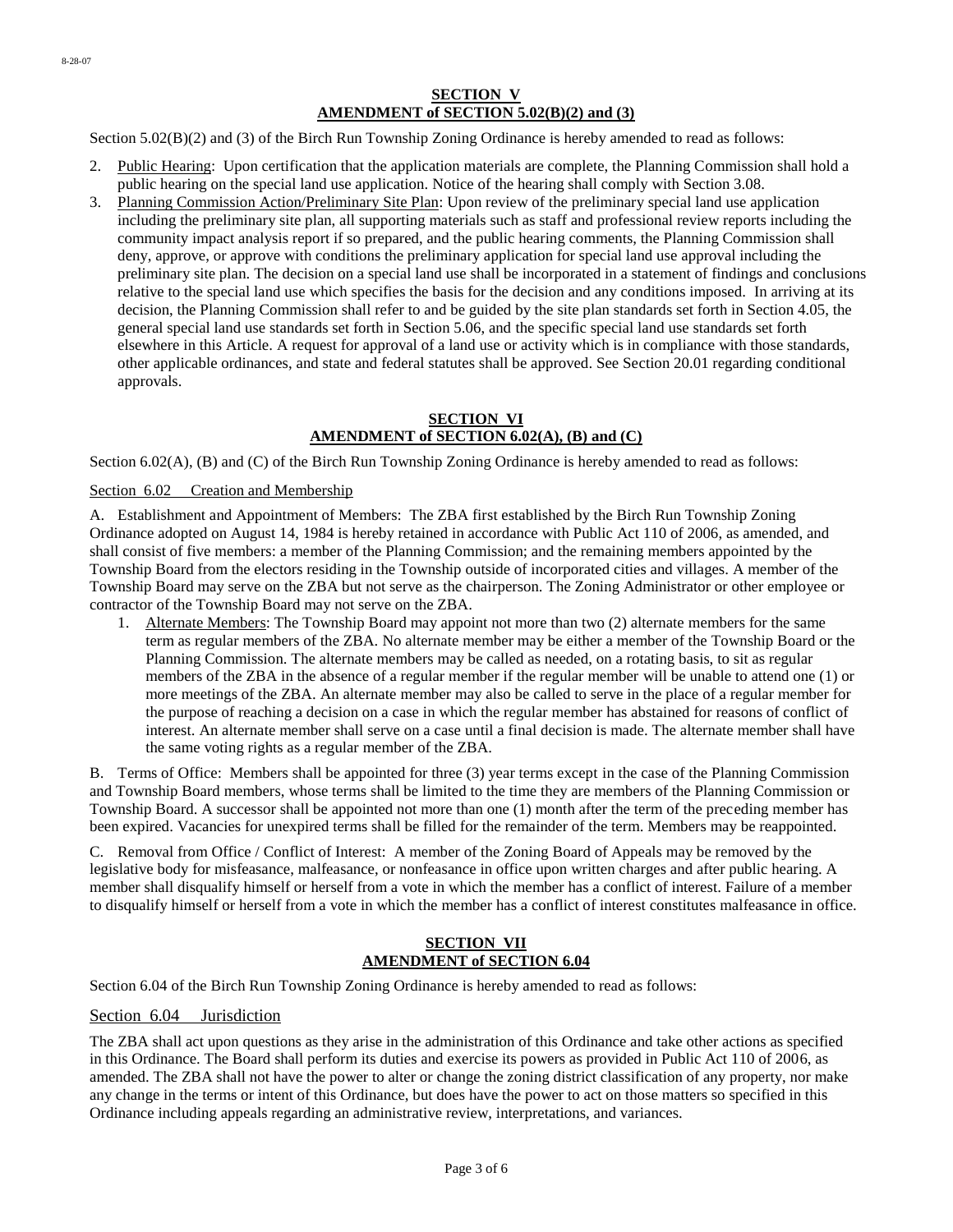#### **SECTION VIII AMENDMENT of SECTION 6.08(B)**

Section 6.08(B) of the Birch Run Township Zoning Ordinance is hereby amended to read as follows:

B. Hearing: Upon receipt of an application, the chairperson of the ZBA shall fix a reasonable time and date for a hearing, taking into account adequate time for members of the ZBA to review the application prior to such hearing. Notice of the hearing shall comply with Section 3.08. Upon the hearing, any party may appear in person or by agent or attorney.

## **SECTION IX AMENDMENT of SECTION 6.09**

Section 6.09 of the Birch Run Township Zoning Ordinance is hereby amended to read as follows:

Section 6.09 Review By Circuit Court

A. Circuit Court Review: The decision of the ZBA shall be final. However, any party aggrieved by an order, determination or decision of the ZBA may obtain a review thereof in the Circuit Court. The Circuit Court shall review the record and decision of the ZBA to insure that the decision:

- 1. Complies with the constitution and laws of the State.
- 2. Is based upon proper procedure.
- 3. Is supported by competent, material, and substantial evidence on the record.
- 4. Represents the reasonable exercise of discretion granted by the Board of Appeals.

## **SECTION X AMENDMENT of SECTION 7.03(C) and (D)**

Section 7.03(C) and (D) of the Birch Run Township Zoning Ordinance is hereby amended to read as follows:

- C. Planning Commission Action
	- 1. Public Hearing: The Planning Commission shall review the application materials. Upon finding that the application materials are satisfactory and the Planning Commission has a clear understanding of the requested amendment, the Planning Commission shall establish a date for at least one (1) public hearing on the application and hold such hearing. The Township Clerk shall give notice of the public hearing according to Section 3.08.
	- 2. Planning Commission Review: In reviewing any application for an amendment to this Ordinance, the Planning Commission shall identify and evaluate all factors relevant to the application. Findings of fact shall be gathered and shall be made a part of the public records of the meetings of the Planning Commission.
		- a. If the petition involves an amendment to the official zoning map, matters to be considered by the Planning Commission shall include, but shall not be limited to, the following:
			- 1) What, if any, identifiable conditions related to the application have changed which justify the proposed amendment?
			- 2) What are the precedents and the possible effects of such precedent which might result from the approval or denial of the petition?
			- 3) What is the impact of the amendment on the ability of the Township and other governmental agencies to provide adequate public services and facilities, and/or programs that might reasonably be required in the future if the proposed amendment is adopted?
			- 4) Does the petitioned district change adversely affect environmental conditions, or the value of the surrounding property?
			- 5) Is the site's physical, geological, hydrological and other environmental features compatible with the host of uses permitted in the proposed district?
			- 6) Is the subject property able to be put to a reasonable economic use in the District in which it is presently located?
			- 7) Does the petitioned district change generally comply with the Birch Run Township Master Plan and other planning goals and policies of the Township?
			- 8) Is the proposed rezoning consistent with the zoning classification of surrounding land?
			- 9) Can all requirements in the proposed zoning classification be complied with on the subject parcel?
		- b. If the petition involves an amendment to the text of the Ordinance, matters to be considered by the Planning Commission shall include, but shall not be limited to, the following:
			- 1) Is the proposed amendment supported by documentation, such as from the Zoning Board of Appeals, that the proposed amendment would minimize problems or conflicts with specific sections of the Ordinance?
			- 2) Is the proposed amendment supported by reference materials, planning and zoning publications, information gained at seminars or experiences of other communities to more effectively deal with certain zoning issues?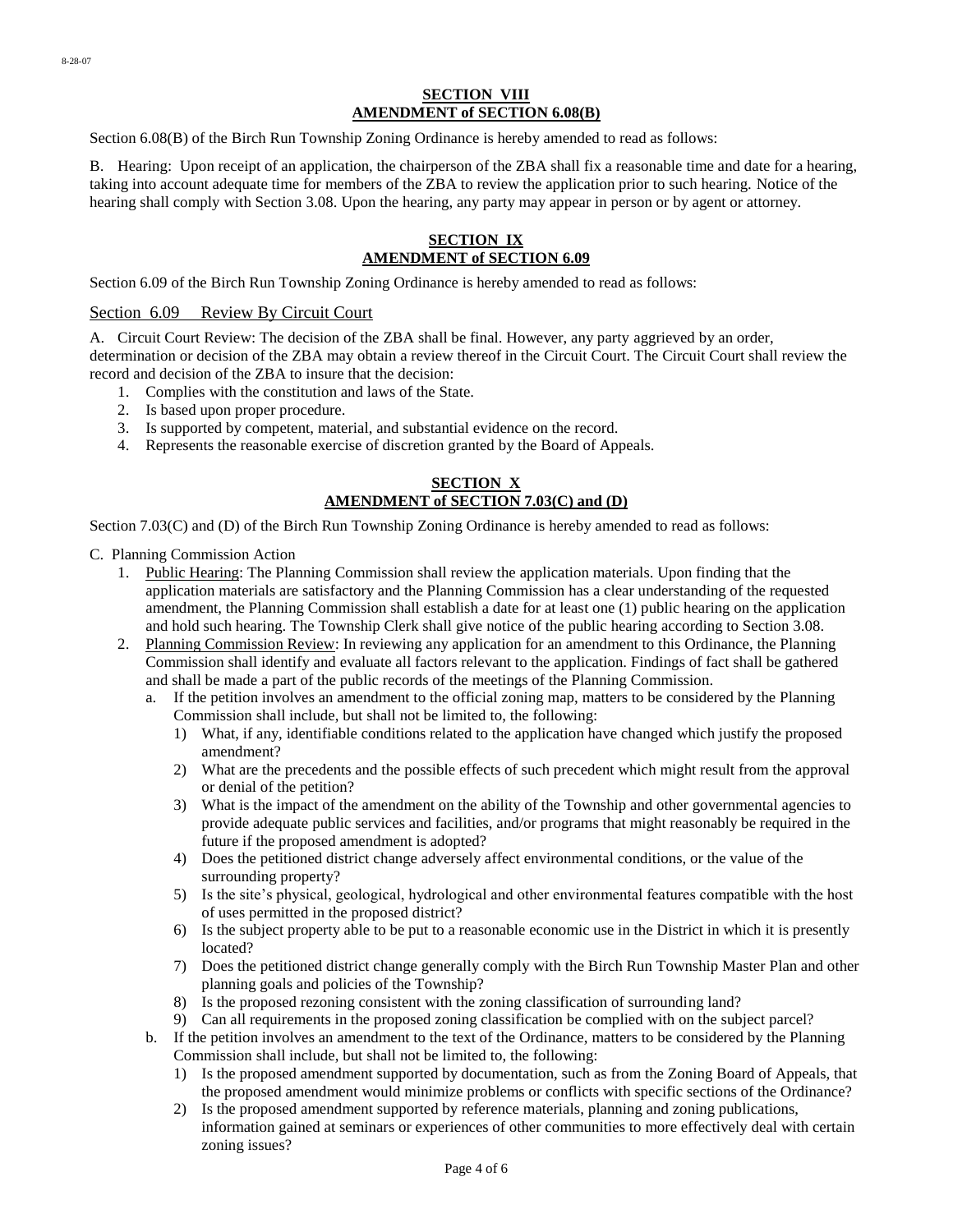- 3) Is the proposed amendment supported by significant case law?
- c. In determining the above mentioned findings of fact, the Planning Commission may solicit information and testimony from officials of, but not limited to, the County Health Department, County Road Commission, County Drain Commission, County Sheriff Department, and any school district affected.
- 3. Planning Commission Recommendation: The Planning Commission shall transmit its findings of fact, recommendations for disposition of the application, and a summary of comments received at the public hearing to the Township Board. The Planning Commission shall simultaneously transmit its recommendations for disposition of the application to the Saginaw County Metropolitan Planning Commission (SCMPC) pursuant to the Michigan Zoning Enabling Act. If the Planning Commission has not received comments from the SCMPC within thirty (30) days after receipt of the Planning Commission's findings of fact and recommendations for disposition of the application, it shall be conclusively presumed that the SCMPC has waived its right for review and recommendation of the amendment.
- D. Township Board Action
	- 1. After receiving and reviewing the findings and recommendations of the Township Planning Commission, and the recommendations of the SCMPC, the Township Board at any regular meeting or at any special meeting called for that purpose, shall consider said findings of fact and recommendations and vote upon the adoption of the proposed amendment. Such action shall be by Ordinance, requiring a majority vote of the Township Board.
		- a. The Township Board may hold additional public hearings if the Township Board considers it necessary. The Township Board shall grant a hearing on the proposed amendment to any property owner who has filed a written request to be heard. This written request shall take the form of a certified mail letter from the property owner to the Township Clerk. All hearings subject to this subsection (D) shall comply with the notice requirements of Section 3.08.
	- 2. The Township Board may refer any proposed amendments back to the Planning Commission for further consideration and comment within a time specified by the Township Board. Such referral shall identify the concerns or suggestions of the Township Board regarding the amendments.

## **SECTION XI AMENDMENT of TABLE 9-4 of ARTICLE 9**

Table 9-4 of Article 9 of the Birch Run Township Zoning Ordinance is hereby amended by the addition of Footnote 11, to read as follows, and to be applied to the A-1, R-1, R-2, and R-3 District cells in such Table under the "Maximum Lot Coverage" column:

11. In addition to compliance with the maximum lot coverage percent standard of Table 9-4, a minimum of sixty percent (60%) of a lot used principally for residential purposes shall be maintained as open space. For the purposes of this Footnote #11, "open space" shall be defined as areas dedicated to the growth and maintenance of grasses, shrubs, trees and/or other plant material. For clarification purposes, features that shall not be considered as open space shall include, but not be limited to, wood or other decking; stone, brick, asphalt, concrete, gravel, landscape pavers, and hard surface patios and outdoor areas irrespective of the width of the gap between bricks and stones, and similar component surfaces of such areas. For clarification purposes, features that shall be considered as open space include, but are not limited to, lawns, woodlands, gardens, and planting beds including mulched beds.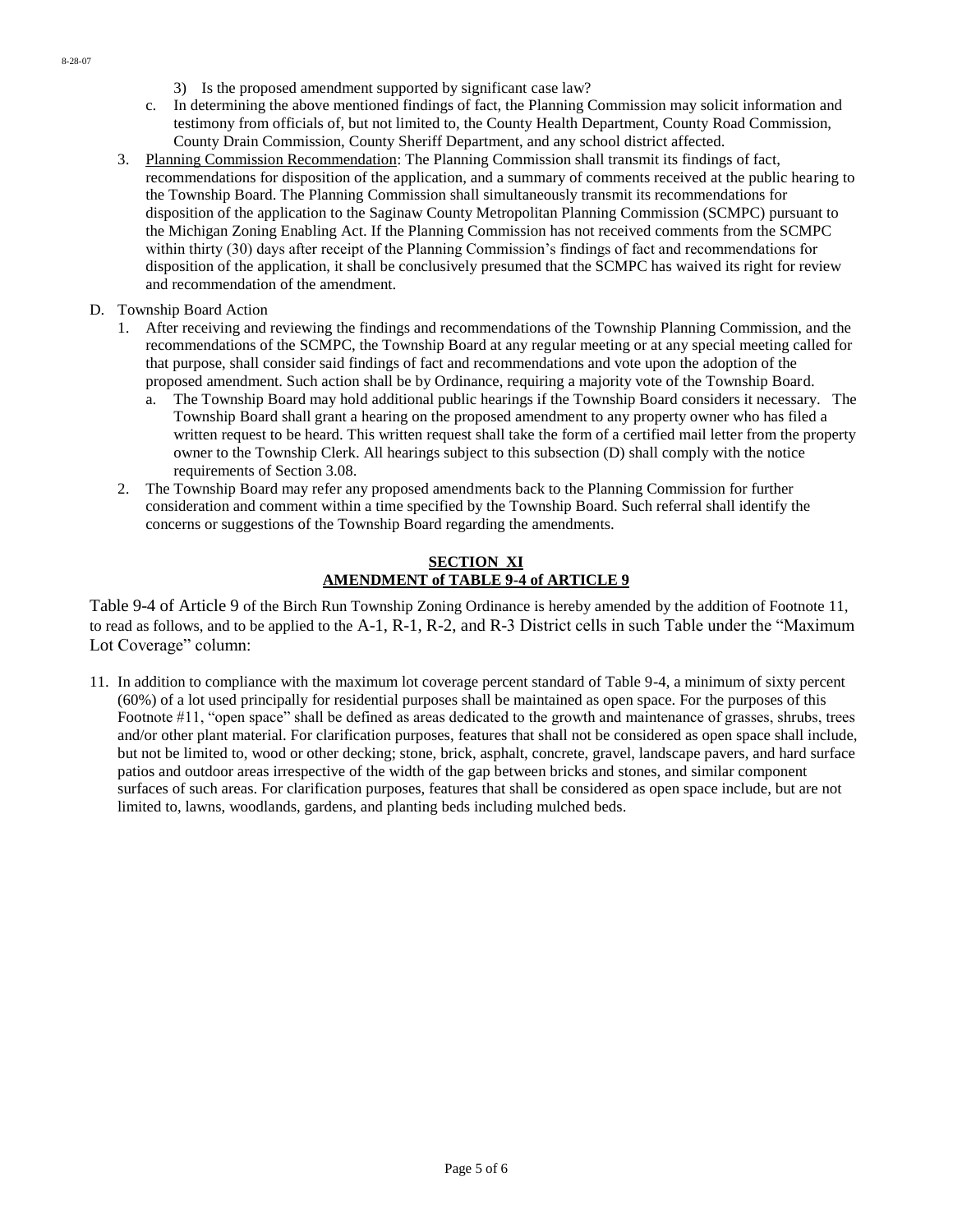#### **SECTION XII AMENDMENT of SECTION 20.20(D)**

Section 20.20(D) of the Birch Run Township Zoning Ordinance is hereby amended to read as follows:

#### **D. Maximum Area of Lot:**

- 1. Definitions: For the purposes of this subsection (D) only, the following terms shall have the following meanings:
	- a. Building: Any structure, either temporary or permanent, having a roof and enclosed along twentyfive percent (25%) or more of its side by a wall or similar full enclosure.
	- b. Structure: Any structure, either temporary or permanent, having a roof but which has no walls, or is enclosed by walling or similar full enclosure for less than twenty-five percent (25%) of its perimeter, or is enclosed by lathe or similar open construction, such as in the case of a roofed carport, roofed gazebo, and roofed decks and patios.
- 2. Maximum Area: Accessory buildings and structures as defined above in subsection (1), on a lot used principally for residential purposes, shall not occupy a greater area of such lot than as delineated in the Maximum Area of Lot Table below.

| Lot Area              | <b>Accessory Buildings</b>                               | <b>Accessory Structures</b> |
|-----------------------|----------------------------------------------------------|-----------------------------|
| Less than 1.99 acres  | The lesser of 2.8% of the lot or<br>$2,000$ square feet. | 600 square feet.            |
| $2.00 - 3.99$ acres   | The lesser of 2.9% of the lot or<br>4,500 square feet.   | 800 square feet.            |
| 4.00 acres or greater | The lesser of 2.9% of the lot or<br>$6,000$ square feet. | 1,000 square feet.          |

#### Maximum Area of Lot Table<sup>1</sup>

 $1<sup>1</sup>$  Accessory buildings and structures are also subject to the maximum lot coverage regulations of Table 9-4 (Article 9). See Article 21 for definition of "lot coverage."

## **SECTION XIII AMENDMENT of ARTICLE 21 DEFINITION for LOT COVERAGE**

The definition of "Lot Coverage" in Article 21 of the Birch Run Township Zoning Ordinance is hereby amended to read as follows:

Lot Coverage: The amount of a lot, stated in terms of percentage, that is covered by all buildings or other roofed structures including car ports, gazebos, and roofed patios, porches and decks, whether fully roofed or of a lathe character. Provided such features are unroofed, the phrase "lot coverage" shall not apply to decks, patios, driveways, swimming pools, tennis courts and similar unroofed features. Lot coverage shall be measured from the drip line of the roof or from the wall or foundation if there is no projecting portion of the roof.

#### **SECTION XIV SEVERABILITY**

Should any section, clause or provision of this Ordinance be declared unconstitutional, illegal or of no force and effect by a court of competent jurisdiction, then and in that event such portion thereof shall not be deemed to affect the validity of any other part or portion of this Ordinance.

## **SECTION XV EFFECTIVE DATE and REPEAL of CONFLICTING ORDINANCES**

This Ordinance shall take effect eight (8) days following publication, following adoption. All Ordinances or parts of Ordinances in conflict herewith are hereby repealed.